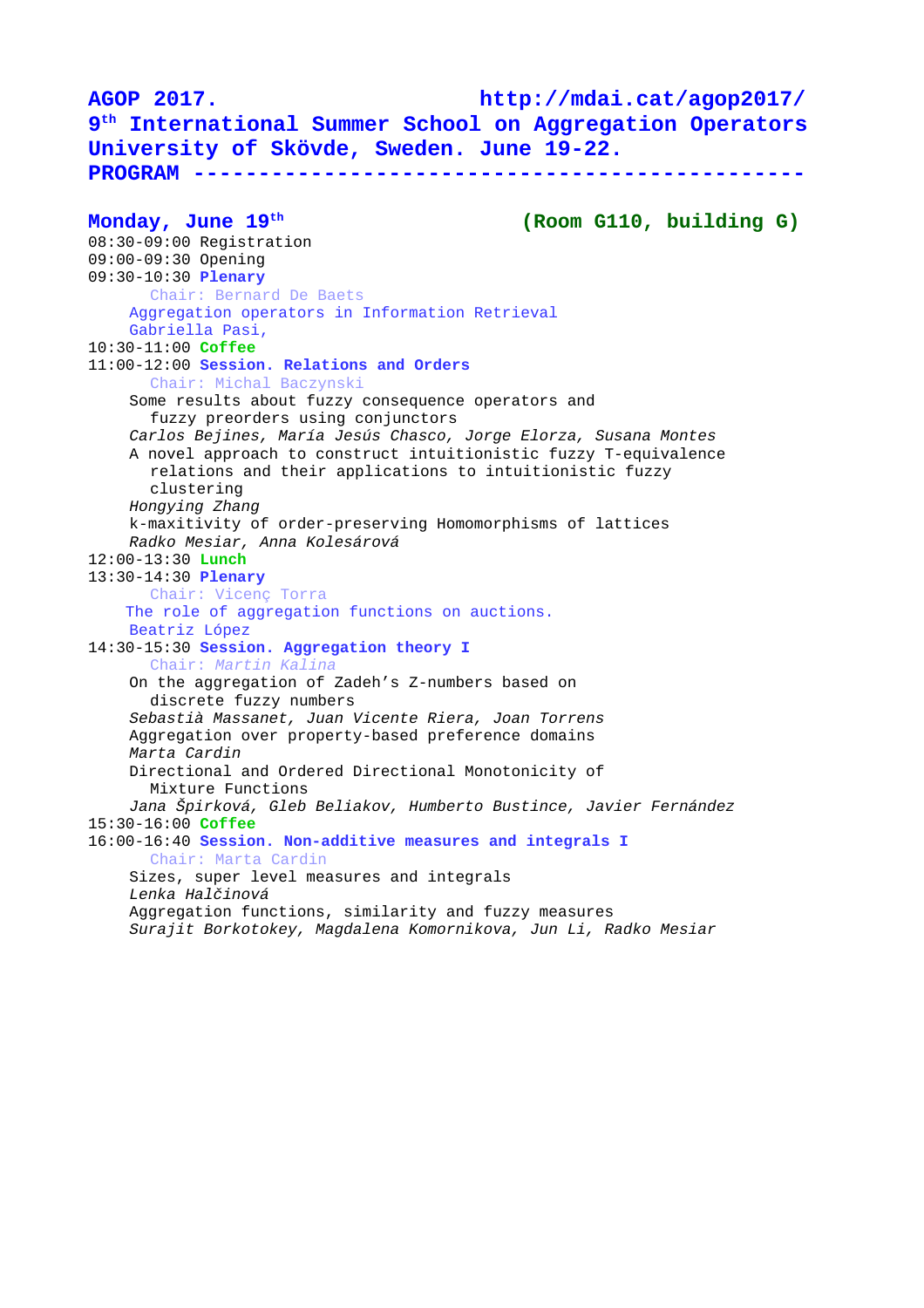## **Tuesday June 20th (Room G110, building G)**

08:10-09:30 **Plenary** Chair: Radko Mesiar The fusion of uncertain information: principles and examples of merging rules across uncertainty theories Didier Dubois 09:30-10:30 **Session. Aggregation theory II** Chair: *Juan Vicente Riera* A generalization of the Gravitational Search Algorithm *Humberto Bustince, Maria Minárová, Javier Fernandez, Mikel Sesma-Sara, Cedric Marco-Detchart, Javier Ruiz de Aranguren* On Stability of Families for Improper Aggregation Operators *Pablo Olaso, Karina Rojas, Daniel Gomez, Javier Montero* Monotonicity in the construction of ordinal sums of fuzzy implications *M. Baczynski, P. Drygas, R. Mesiar* 10:30-11:00 **Coffee** 11:00-12:00 **Session. Aggregation and applications** Chair: Daniel Ruiz-Aguilera CMin-integral: a Choquet-like aggregation function based on the Minimum t-norm for applications to Fuzzy Rule-Based Classification System *Graçaliz Pereira Dimuro, Giancarlo Lucca, José António Sanz, Humberto Bustince, Benjamín Bedregal* Generating recommendations in GDM with an allocation of information granularity *Francisco Javier Cabrerizo, Juan Antonio Morente-Molinera, Sergio Alonso, Ignacio Javier Pérez, Raquel Ureña, Enrique Herrera-Viedma* On the visualization of discrete non-additive measures *Juhee Bae, Elio Ventocilla, Maria Riveiro, Vicenç Torra* 12:00-13:30 **Lunch** 13:30-14:30 **Plenary** Chair: Vicenç Torra Geometric analysis on Cantor sets and trees Jana Björn 14:30-15:10 **Session. Copulas** Chair: Marek Gagolewski On some applications of Williamson's transform in copula theory *Tomas Bacigal* Families of perturbation copulas generalizing the FGM family and their relations to dependence measures *Jozef Komornik, Magdalena Komornikova, Jana Kalicka* 15:10-15:40 **Coffee** 15:40-16:20 **Session. Non-additive measures and integrals II** Chair: Jun Li Capacities, survival functions and universal integrals *R. Mesiar and A. Stupnanova* On distances on non-additive measures: A survery of results *Vicenç Torra, Yasuo Narukawa, Michio Sugeno*